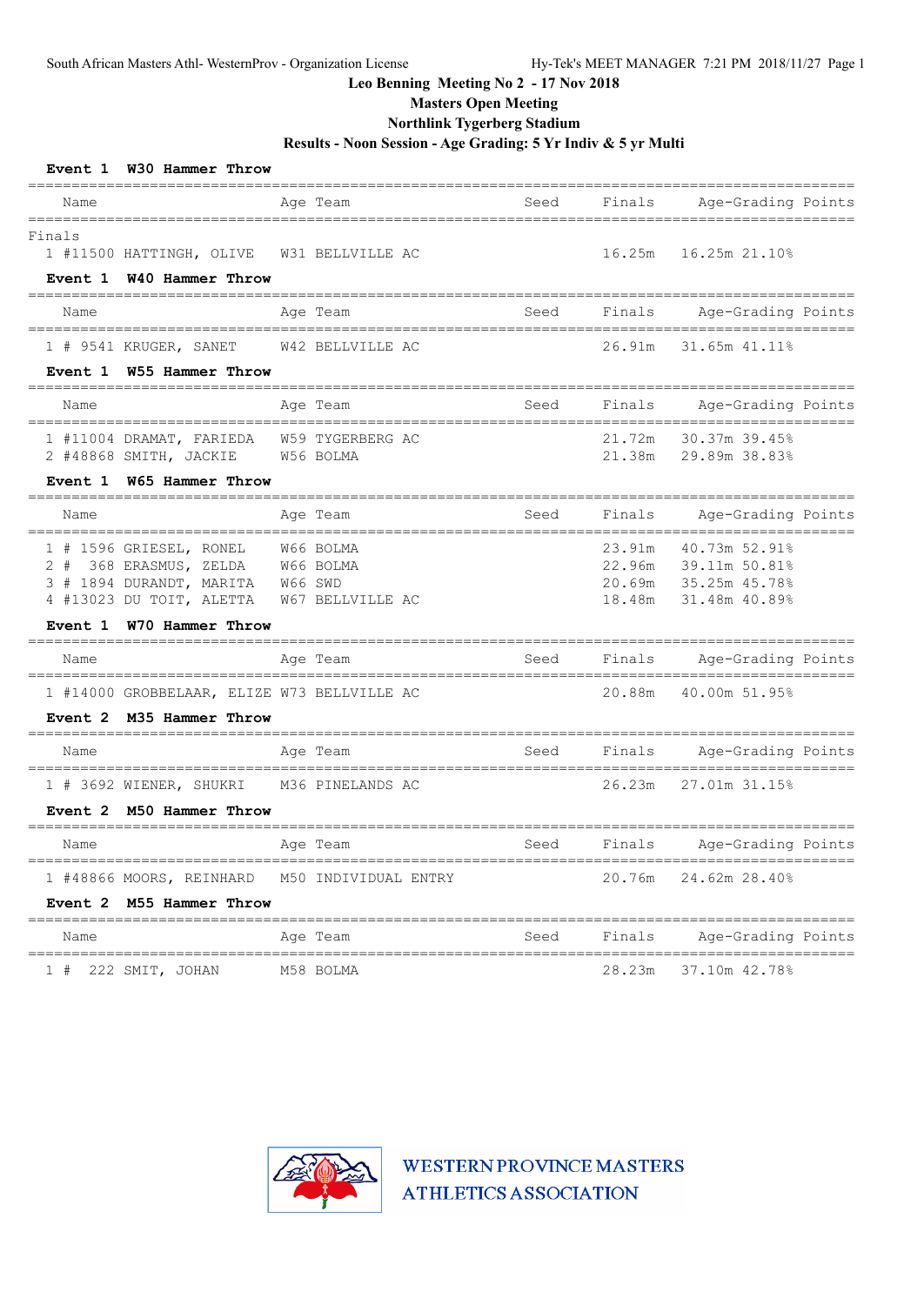# **Masters Open Meeting**

# **Northlink Tygerberg Stadium**

**Results - Noon Session - Age Grading: 5 Yr Indiv & 5 yr Multi**

| Event 2 M65 Hammer Throw                                                                     |                                                                       |                  |                            |                                                 |            |
|----------------------------------------------------------------------------------------------|-----------------------------------------------------------------------|------------------|----------------------------|-------------------------------------------------|------------|
| Name                                                                                         | Age Team                                                              | Seed             | Finals                     | Age-Grading Points                              |            |
| 1 # 3686 WALE, ANTON<br>$2 \#$<br>420 ERASMUS, NICK<br>3 #11002 VENTER, PEET                 | M66 PINELANDS AC<br>M68 BOLMA<br>M68 TYGERBERG AC                     |                  | 33.27m<br>24.26m<br>18.74m | 48.76m 56.22%<br>35.55m 40.99%<br>27.46m 31.67% |            |
| M70 Hammer Throw<br>Event 2                                                                  |                                                                       |                  |                            |                                                 |            |
| Name                                                                                         | Age Team                                                              | Seed             | Finals                     | Age-Grading Points                              |            |
| 1 # 1781 HOUGH, NORMAN<br>Event 2 M75 Hammer Throw                                           | M71 BOLMA                                                             |                  | 41.22m                     | 59.86m 69.02%                                   |            |
| ----------------------<br>Name                                                               | ============<br>Age Team                                              | Seed             | Finals                     | Age-Grading Points                              | ========== |
| 1 # 3780 JOHNSTON, STEVE<br>Event 2 M90 Hammer Throw                                         | M79 PINELANDS AC                                                      |                  | 27.98m                     | 46.13m 53.19%                                   |            |
| Name                                                                                         | Age Team                                                              | Seed             | Finals                     | Age-Grading Points                              |            |
| ================================<br>1 # 3728 STANNIUS, BORG<br>Event 6 M50 100 Short Hurdles | M90 PINELANDS AC                                                      |                  | 23.68m                     | 65.39m 75.39%                                   |            |
| Name<br>Age Team                                                                             | Seed                                                                  | Finals Wind      |                            | Age-Grading Points                              |            |
| 1 #14077 WYNGAARD, ADNAAN M51 BELLVILLE AC<br>Event 7 M45 110 Short Hurdles                  |                                                                       | 19.44 4.1        | 18.68 69.14%               |                                                 |            |
| Name<br>Age Team                                                                             |                                                                       | Seed Finals Wind |                            | Age-Grading Points                              |            |
| 1 # 9172 VAN ZYL, OLOFF<br>W30 Shot Put<br>Event 8                                           | M49 CAPE PEN UNIVERS                                                  | 18.99<br>4.0     | 17.38 74.30%               |                                                 |            |
| Name                                                                                         | Age Team                                                              | Seed             | Finals                     | Age-Grading Points                              |            |
| ================================<br>1 #11500 HATTINGH, OLIVE<br>Event 8 W35 Shot Put         | W31 BELLVILLE AC                                                      |                  | 5.56m                      | 5.56m 24.57%                                    |            |
| ------------------------------------<br>Name                                                 | Age Team                                                              | Seed             | Finals                     | Age-Grading Points                              |            |
| 1 # 1298 MALLIN, EZETTE<br>2 # 8960 COMPION, MARIA<br>3 #12475 MOHAMED, FATIMA               | W36 VARSITY OLD BOYS AC<br>W37 CAPE MULTI-SPORT<br>W37 HEWAT ATH CLUB |                  | 9.79m<br>9.12m<br>6.13m    | 10.15m 44.85%<br>9.45m 41.78%<br>6.35m 28.08%   |            |

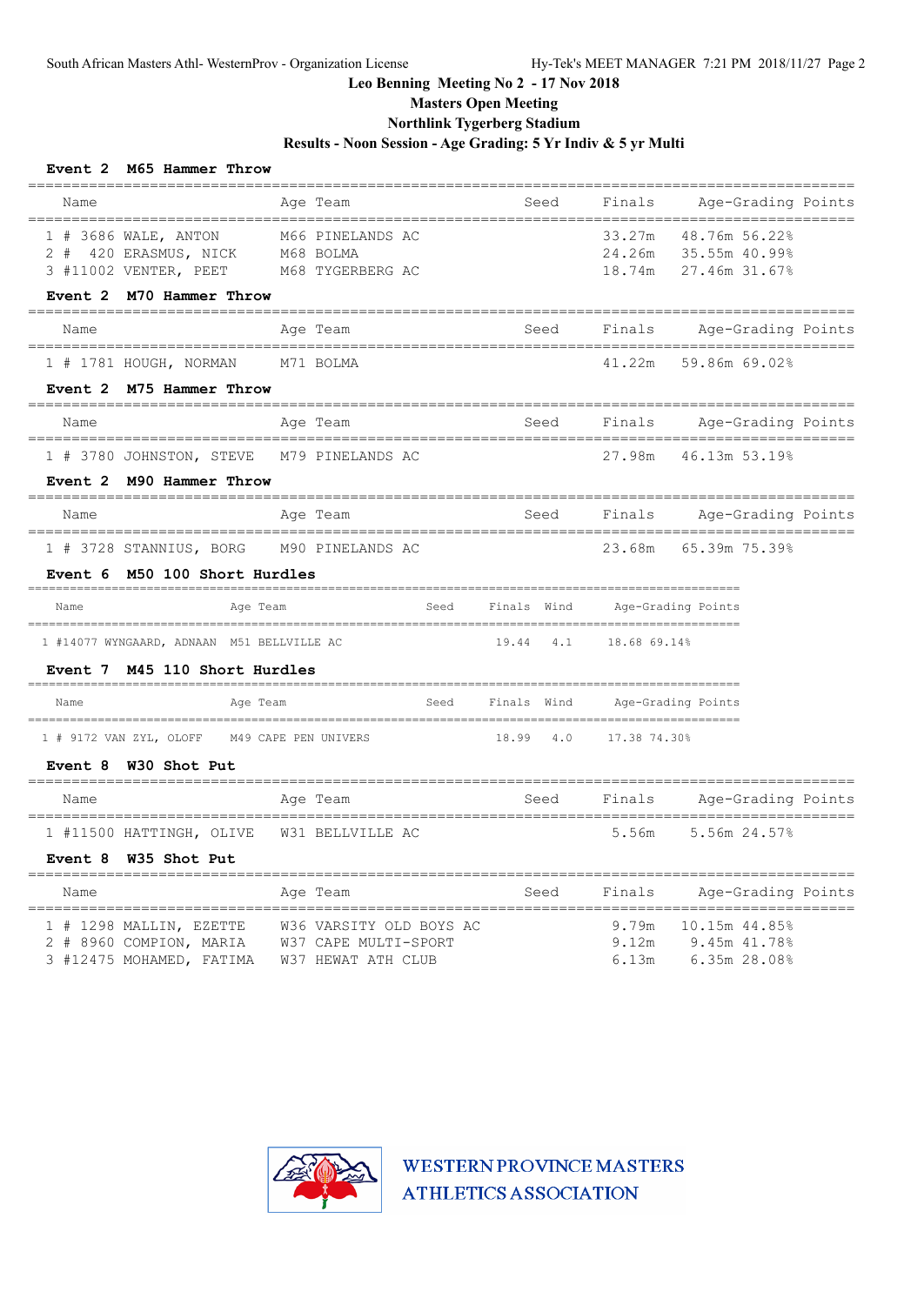**Masters Open Meeting**

## **Northlink Tygerberg Stadium**

**Results - Noon Session - Age Grading: 5 Yr Indiv & 5 yr Multi**

#### **Event 8 W40 Shot Put**

|                                                             | ========                                       |      |        | __________________________                           |  |
|-------------------------------------------------------------|------------------------------------------------|------|--------|------------------------------------------------------|--|
| Name                                                        | Age Team                                       | Seed | Finals | Age-Grading Points                                   |  |
| 1 # 9541 KRUGER, SANET                                      | W42 BELLVILLE AC                               |      | 8.72m  | 9.67m 42.77%                                         |  |
| 2 #14817 SENAYA, THEMBISIM W40 SA POLICE SER AC             |                                                |      | 7.28m  | 8.08m 35.70%                                         |  |
| Event 8<br>W55 Shot Put                                     |                                                |      |        |                                                      |  |
| Name<br>--------------------------------                    | Age Team<br>------------------------------     | Seed | Finals | Age-Grading Points<br>---------------------------    |  |
| 1 #48868 SMITH, JACKIE                                      | W56 BOLMA                                      |      | 8.83m  | 12.10m 53.48%                                        |  |
| 2 #11004 DRAMAT, FARIEDA                                    | W59 TYGERBERG AC                               |      | 8.52m  | 11.67m 51.61%                                        |  |
| W65 Shot Put<br>Event 8                                     |                                                |      |        |                                                      |  |
| Name                                                        | Age Team                                       | Seed | Finals | Age-Grading Points                                   |  |
| 1 # 1596 GRIESEL, RONEL                                     | W66 BOLMA                                      |      | 8.20m  | 13.61m 60.16%                                        |  |
| 2 # 368 ERASMUS, ZELDA                                      | W66 BOLMA                                      |      |        | 8.19m 13.59m 60.09%                                  |  |
| 3 # 1894 DURANDT, MARITA                                    | W66 SWD                                        |      |        | 7.37m 12.23m 54.07%                                  |  |
| 4 #13023 DU TOIT, ALETTA                                    | W67 BELLVILLE AC                               |      | 6.30m  | 10.45m 46.22%                                        |  |
| W70 Shot Put<br>Event 8<br>==============================   |                                                |      |        |                                                      |  |
| Name                                                        | Age Team                                       | Seed | Finals | Age-Grading Points                                   |  |
| 1 #14000 GROBBELAAR, ELIZE W73 BELLVILLE AC                 |                                                |      | 5.44m  | 10.09m 44.63%                                        |  |
| Event 9 M30 Shot Put                                        |                                                |      |        |                                                      |  |
| Name                                                        | Age Team                                       | Seed | Finals | Age-Grading Points<br>============================== |  |
| 1 #48867 HIBBERT, CHRISTIA M33 HELDERBERG                   |                                                |      | 11.84m | 11.84m 51.21%                                        |  |
| 2 #10386 ISMAIL, TAWFEEQ                                    | M32 MR PRICE TITANS                            |      | 10.00m | 10.00m 43.25%                                        |  |
| 2 # 150 RIX, ANDRE                                          | M32 MR PRICE TITANS                            |      | 6.76m  | 8.12m 35.15%                                         |  |
| Event 9 M35 Shot Put                                        |                                                |      |        |                                                      |  |
| Name<br>--------------------------------                    | Age Team                                       | Seed | Finals | Age-Grading Points<br>================               |  |
| 1 #13582 LEWIES, DANIEL                                     | M39 BELLVILLE AC                               |      | 11.66m | 12.09m 52.31%                                        |  |
| 2 # 3692 WIENER, SHUKRI                                     | M36 PINELANDS AC                               |      | 11.50m | 11.92m 51.59%                                        |  |
| 3 #13580 MEYER, GARTH                                       | M39 BELLVILLE AC                               |      | 9.00m  | 9.33m 40.38%                                         |  |
| M40 Shot Put<br>Event 9                                     |                                                |      |        |                                                      |  |
| Name                                                        | Age Team                                       | Seed | Finals | Age-Grading Points                                   |  |
| --------------------------------<br>1 #48869 ISMAIL, KEYAAM | ======================<br>M44 INDIVIDUAL ENTRY |      | 8.03m  | =========<br>8.94m 38.68%                            |  |

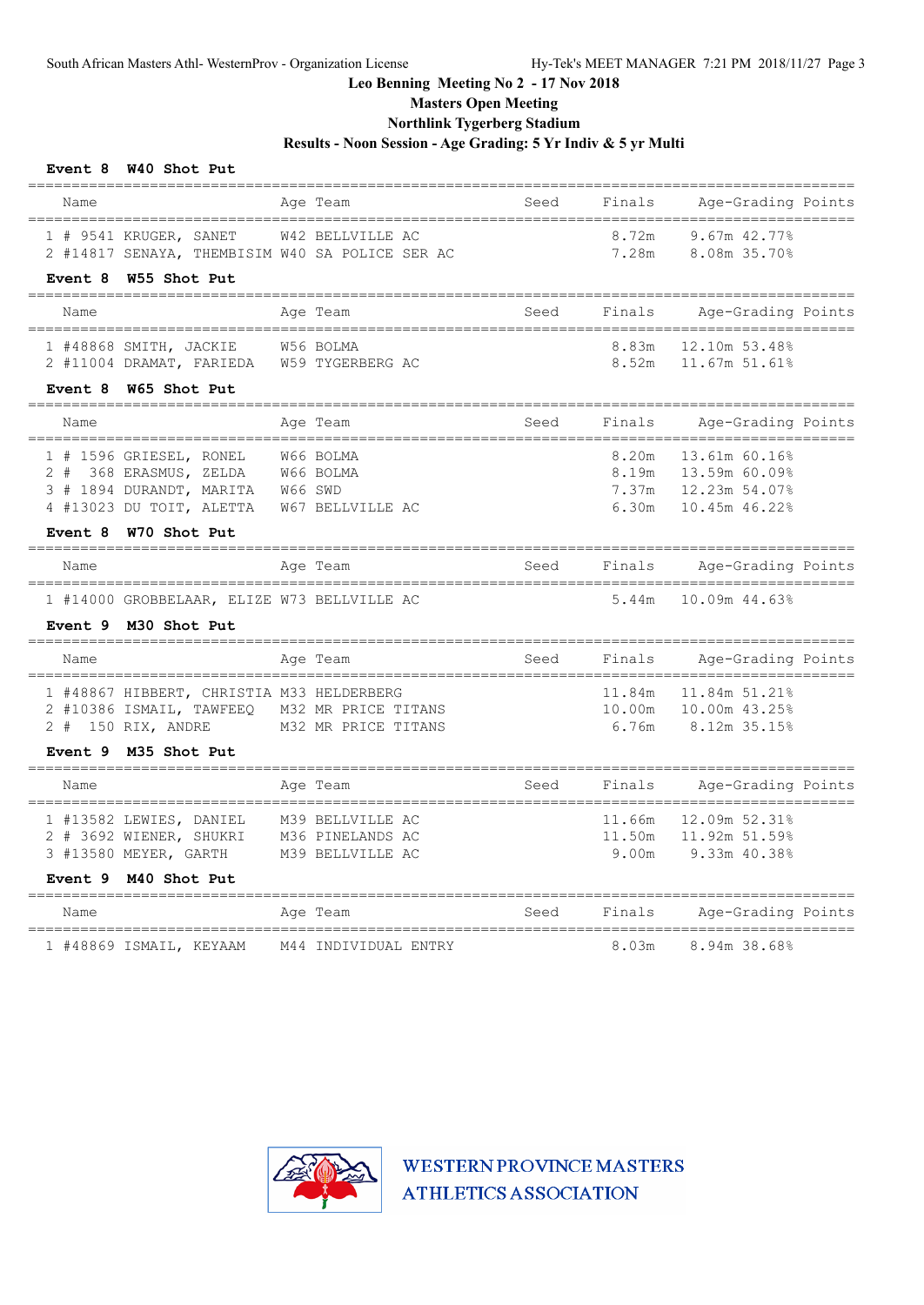**Masters Open Meeting**

## **Northlink Tygerberg Stadium**

**Results - Noon Session - Age Grading: 5 Yr Indiv & 5 yr Multi**

| Event 9 M45 Shot Put                                                                           |                                                                                           |      |                               |              |                                                               |  |
|------------------------------------------------------------------------------------------------|-------------------------------------------------------------------------------------------|------|-------------------------------|--------------|---------------------------------------------------------------|--|
| Name                                                                                           | Age Team                                                                                  |      | Seed<br>--------------------- |              | Finals Age-Grading Points                                     |  |
| 1 # 9172 VAN ZYL, OLOFF<br>Event 9 M55 Shot Put                                                | M49 CAPE PEN UNIVERS                                                                      |      |                               | 7.95m        | 9.55m 41.34%                                                  |  |
| Name                                                                                           | Age Team                                                                                  |      | Seed                          |              | Finals Age-Grading Points                                     |  |
| 1 # 222 SMIT, JOHAN                                                                            | M58 BOLMA                                                                                 |      |                               | 10.14m       | 12.88m 55.71%                                                 |  |
| Event 9 M65 Shot Put<br>______________________                                                 |                                                                                           |      |                               |              |                                                               |  |
| Name                                                                                           | Age Team                                                                                  |      | Seed                          |              | Finals Age-Grading Points                                     |  |
| 1 # 3686 WALE, ANTON<br>2 # 420 ERASMUS, NICK<br>3 #11002 VENTER, PEET<br>Event 9 M70 Shot Put | M66 PINELANDS AC<br>M68 BOLMA<br>M68 TYGERBERG AC                                         |      |                               | 11.47m       | 15.60m 67.51%<br>8.82m  12.00m  51.91%<br>7.86m 10.69m 46.26% |  |
| Name                                                                                           | Age Team                                                                                  |      | Seed                          |              | Finals Age-Grading Points                                     |  |
| 1 # 1781 HOUGH, NORMAN<br>Event 9 M75 Shot Put                                                 | M71 BOLMA                                                                                 |      |                               | 11.53m       | 14.76m 63.88%                                                 |  |
| Name                                                                                           | Age Team                                                                                  |      | Seed                          | Finals       | Age-Grading Points                                            |  |
| 1 # 3780 JOHNSTON, STEVE<br>Event 9 M90 Shot Put                                               | M79 PINELANDS AC                                                                          |      |                               | 7.83m        | 10.95m 47.40%                                                 |  |
| Name                                                                                           | Age Team                                                                                  |      | Seed                          | Finals       | Age-Grading Points                                            |  |
|                                                                                                | 1 # 3728 STANNIUS, BORG M90 PINELANDS AC<br>Event $10$ W20-29 200 Meter Dash 200m - WOMAN |      |                               | 8.74m        | 17.07m 73.82%                                                 |  |
| Name                                                                                           | Age Team                                                                                  | Seed | Finals Wind                   |              | Age-Grading Points                                            |  |
| 1 #15173 DA SILVA, SANTANA W25 UNIVERSITY WESTE                                                | Event 10 W30 200 Meter Dash 200m - WOMAN                                                  |      | 28.55<br>5.5                  | 28.56 74.75% |                                                               |  |
| Name                                                                                           | Age Team                                                                                  | Seed | Finals Wind                   |              | Age-Grading Points                                            |  |
| 1 # 9151 WALTERS, MARIKE                                                                       | W31 CAPE PEN UNIVERS                                                                      |      | 27.81<br>5.5                  | 27.82 76.73% |                                                               |  |
| Event 10                                                                                       | W35 200 Meter Dash 200m - WOMAN                                                           |      |                               |              |                                                               |  |
| Name                                                                                           | Age Team                                                                                  | Seed | Finals Wind                   |              | Age-Grading Points                                            |  |
| 1 # 9551 KOTZE, RETHA                                                                          | W39 BELLVILLE AC                                                                          |      | 29.95<br>5.5                  | 29.06 73.46% |                                                               |  |

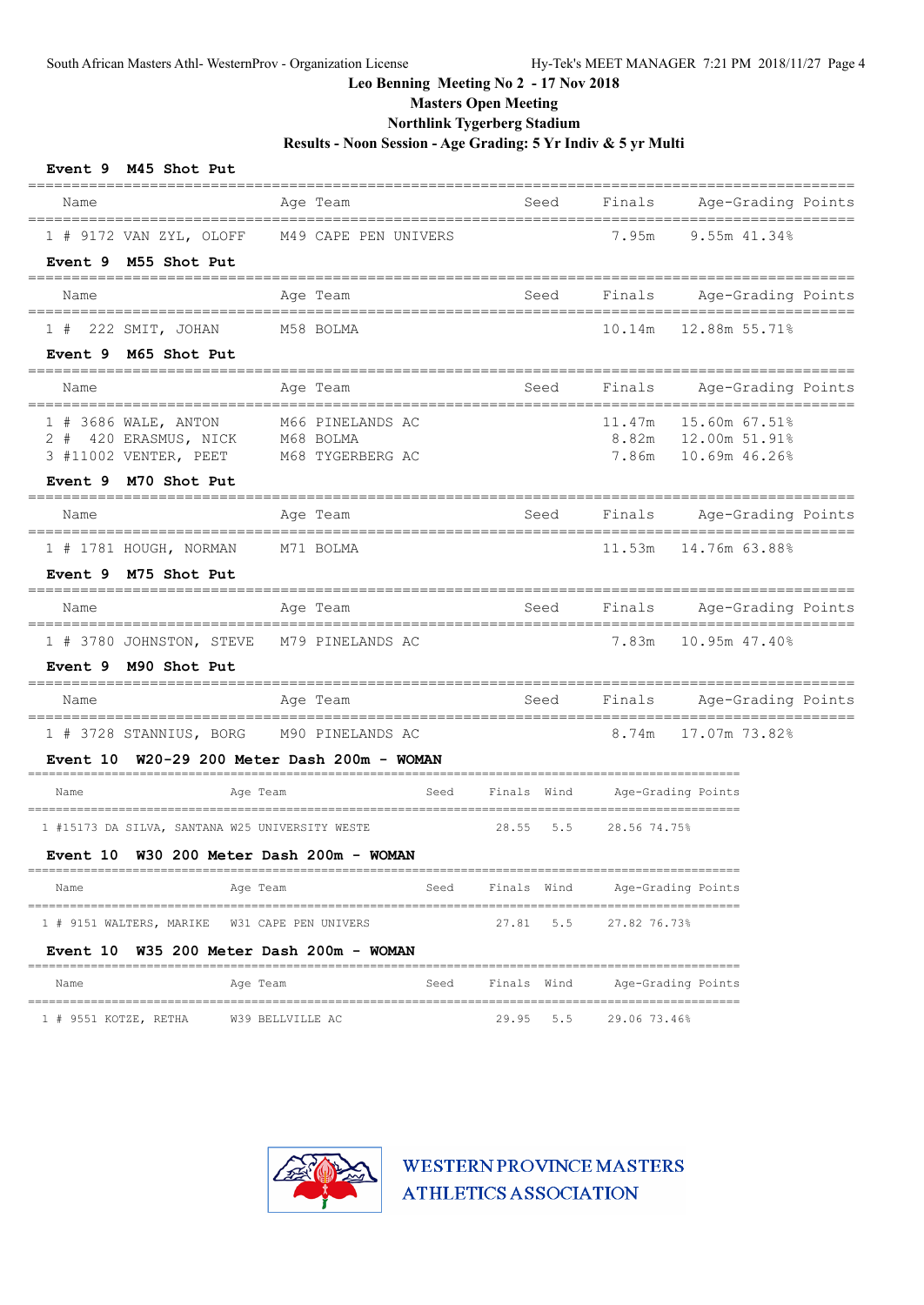South African Masters Athl- WesternProv - Organization License Hy-Tek's MEET MANAGER 7:21 PM 2018/11/27 Page 5

# **Leo Benning Meeting No 2 - 17 Nov 2018**

**Masters Open Meeting**

#### **Northlink Tygerberg Stadium**

|                                                                        | Results - Noon Session - Age Grading: 5 Yr Indiv & 5 yr Multi  |      |                        |           |                                |
|------------------------------------------------------------------------|----------------------------------------------------------------|------|------------------------|-----------|--------------------------------|
|                                                                        | $\ldots$ . Event 10 $\,$ W35 200 Meter Dash 200m - WOMAN       |      |                        |           |                                |
| 2 #13110 MISKE, MIRJAM W39 TYGERBERG AC                                |                                                                |      | 32.75 5.5              |           | 31.78 67.18%                   |
| 3 #12475 MOHAMED, FATIMA W37 HEWAT ATH CLUB                            |                                                                |      |                        |           | 38.02 5.5 36.89 57.86%         |
|                                                                        | Event 10 W45 200 Meter Dash 200m - WOMAN                       |      |                        |           |                                |
|                                                                        |                                                                |      |                        |           |                                |
| Name                                                                   | Age Team                                                       | Seed | Finals Wind            |           | Age-Grading Points             |
| 1 # 9157 VAN VUUREN, SUE W48 CAPE PEN UNIVERS                          |                                                                |      |                        |           | 29.90 5.5 26.86 79.46%         |
| 2 # 9548 FIGLAND, BEVERLEY W48 BELLVILLE AC                            |                                                                |      |                        |           | 30.32 5.5 27.24 78.36%         |
|                                                                        | Event $10$ W65 200 Meter Dash 200m - WOMAN                     |      |                        |           |                                |
| Name                                                                   | Age Team                                                       | Seed | Finals Wind            |           | Age-Grading Points             |
| 1 #12865 JONKERS, MARGARET W68 NANTES ATH CLUB                         |                                                                |      |                        |           | 49.03 5.5 36.98 57.70%         |
|                                                                        | Event $11$ M35 200 Meter Dash 200m - MEN                       |      |                        |           |                                |
| Name                                                                   | Age Team                                                       | Seed | Finals Wind            |           | Age-Grading Points             |
| 1 # 8680 LE GRANGE, JACOBU M38 CAPE MULTI-SPORT                        |                                                                |      |                        |           | 25.74 3.5 25.33 76.30%         |
| 2 #48871 MOHAMED, OSMAN M37 INDIVIDUAL ENTRY 69 14.68 3.5 34.12 56.63% |                                                                |      |                        |           |                                |
|                                                                        | Event 11 M40 200 Meter Dash 200m - MEN<br>-------------------- |      |                        |           |                                |
| Name                                                                   | Age Team                                                       | Seed |                        |           | Finals Wind Age-Grading Points |
| 1 #13147 LOUW, PIETER M43 CAPE MULTI-SPORT                             |                                                                |      |                        |           | 28.05 3.5 26.75 72.23%         |
|                                                                        | Event 11 M45 200 Meter Dash 200m - MEN                         |      |                        |           |                                |
| Name<br>---------------------------------                              | Age Team                                                       | Seed | Finals Wind            |           | Age-Grading Points             |
| 1 # 8323 BASSON, MARIUS M46 ORANJERIVIER AK                            |                                                                |      | 24.77 3.5              |           | 22.88 84.46%                   |
| 2 #48872 RAMUKHUBATHI, COL M45 INDIVIDUAL ENTRY                        |                                                                |      | 26.98 3.5              |           | 24.92 77.54%                   |
| 3 # 9156 COTTEE, ALISTAIR M48 CAPE PEN UNIVERS                         |                                                                |      | 27.17 3.5              |           | 25.10 77.00%                   |
| 4 #48873 PICK, TONY M49 PINELANDS AC                                   |                                                                |      |                        | 28.07 3.5 | 25.93 74.53%                   |
|                                                                        | Event 11 M50 200 Meter Dash 200m - MEN                         |      |                        |           |                                |
| Name                                                                   | Age Team                                                       | Seed | Finals Wind            |           | Age-Grading Points             |
| 1 #12674 DOREN, PETER                                                  | M54 CORRECTIONAL SER                                           |      | 29.51                  | 3.5       | 26.37 73.30%                   |
| Event 12 W35 Long Jump                                                 |                                                                |      |                        |           |                                |
| Name<br>=======================<br>======                              | Age Team                                                       | Seed | Finals Wind<br>======= |           | Age-Grading Points             |
| 1 #12475 MOHAMED, FATIMA W37 HEWAT ATH CLUB                            |                                                                |      | 3.05m                  | 2.2       | 3.20m 42.60%                   |

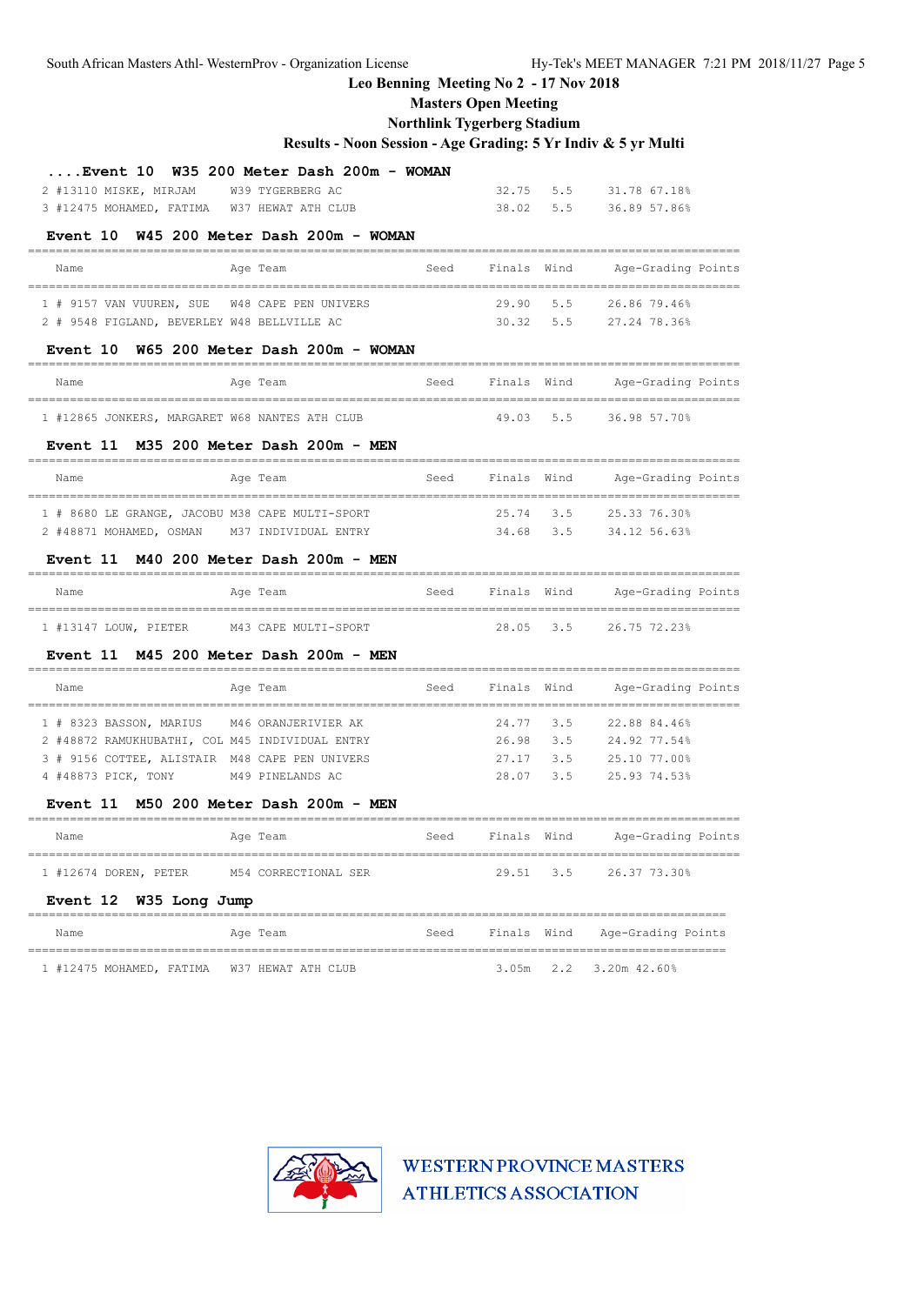# **Masters Open Meeting**

## **Northlink Tygerberg Stadium**

**Results - Noon Session - Age Grading: 5 Yr Indiv & 5 yr Multi**

| Event 12 W65 Long Jump                             |          |      |             |                                     |
|----------------------------------------------------|----------|------|-------------|-------------------------------------|
| Name                                               | Age Team | Seed | Finals Wind | Age-Grading Points                  |
| 1 #12865 JONKERS, MARGARET W68 NANTES ATH CLUB     |          |      |             | 3.08m 3.1 4.79m 63.77%              |
| Event 13 M40 Long Jump                             |          |      |             |                                     |
| Name                                               | Age Team | Seed |             | Finals Wind Age-Grading Points      |
| 1 # 3237 JURIES, CHUBASCO M43 ITHEKO AC            |          |      | 4.10m 5.8   | 4.46m 49.94%                        |
| Event 13 M50 Long Jump                             |          |      |             |                                     |
| Name                                               | Age Team |      |             | Seed Finals Wind Age-Grading Points |
| 1 # 5448 CHRISTIAANS, ALWY M52 SA DEFENCE FORCE AC |          |      |             | 5.31m 5.2 6.52m 72.94%              |
| 2 #14077 WYNGAARD, ADNAAN M51 BELLVILLE AC         |          |      |             | 4.66m 1.5 5.72m 64.01%              |
| Event 14 W30 800 Meter Run<br>______               |          |      |             |                                     |
| Name                                               | Age Team | Seed |             | Finals Mge-Grading Points           |
| 1 #11006 VAN RENSBURG, MAR W31 TYGERBERG AC        |          |      |             | 2:43.47 2:43.48 69.30%              |
| Event 14 W35 800 Meter Run<br>======               |          |      |             |                                     |
| Name                                               | Age Team | Seed |             | Finals Age-Grading Points           |
| 1 # 5919 ROBERTS, MONIQUE W36 EDGEMEAD AC          |          |      |             | 2:56.65 2:55.79 64.44%              |
| 2 # 946 DU PLESSIS, CHARL W37 VARSITY OLD BOYS AC  |          |      |             | 3:00.81 2:59.93 62.96%              |
| Event 15 M35 800 Meter Run                         |          |      |             |                                     |
| Name                                               | Age Team | Seed |             | Finals Age-Grading Points           |
| -- #48871 MOHAMED, OSMAN M37 INDIVIDUAL ENTRY      |          |      | DNF         |                                     |
| Event 15 M40 800 Meter Run                         |          |      |             |                                     |
| Name                                               | Age Team | Seed |             | Finals Age-Grading Points           |
| 1 #48874 VAN NIEKERK, JACQ M43 INDIVIDUAL ENTRY    |          |      |             | 2:41.85 2:34.73 65.34%              |
| Event 15 M45 800 Meter Run                         |          |      |             |                                     |
| Name                                               | Aqe Team |      |             | Seed Finals Age-Grading Points      |
| 1 #48873 PICK, TONY M49 PINELANDS AC               |          |      |             | 2:41.04 2:28.21 68.23%              |
| Event 15 M50 800 Meter Run                         |          |      |             |                                     |
| Name                                               | Age Team |      | Seed Finals | Age-Grading Points                  |
| 1 # 3431 PHILANDER, TOBIAS M54 ITHEKO AC           |          |      |             | 2:27.54 2:10.53 77.46%              |

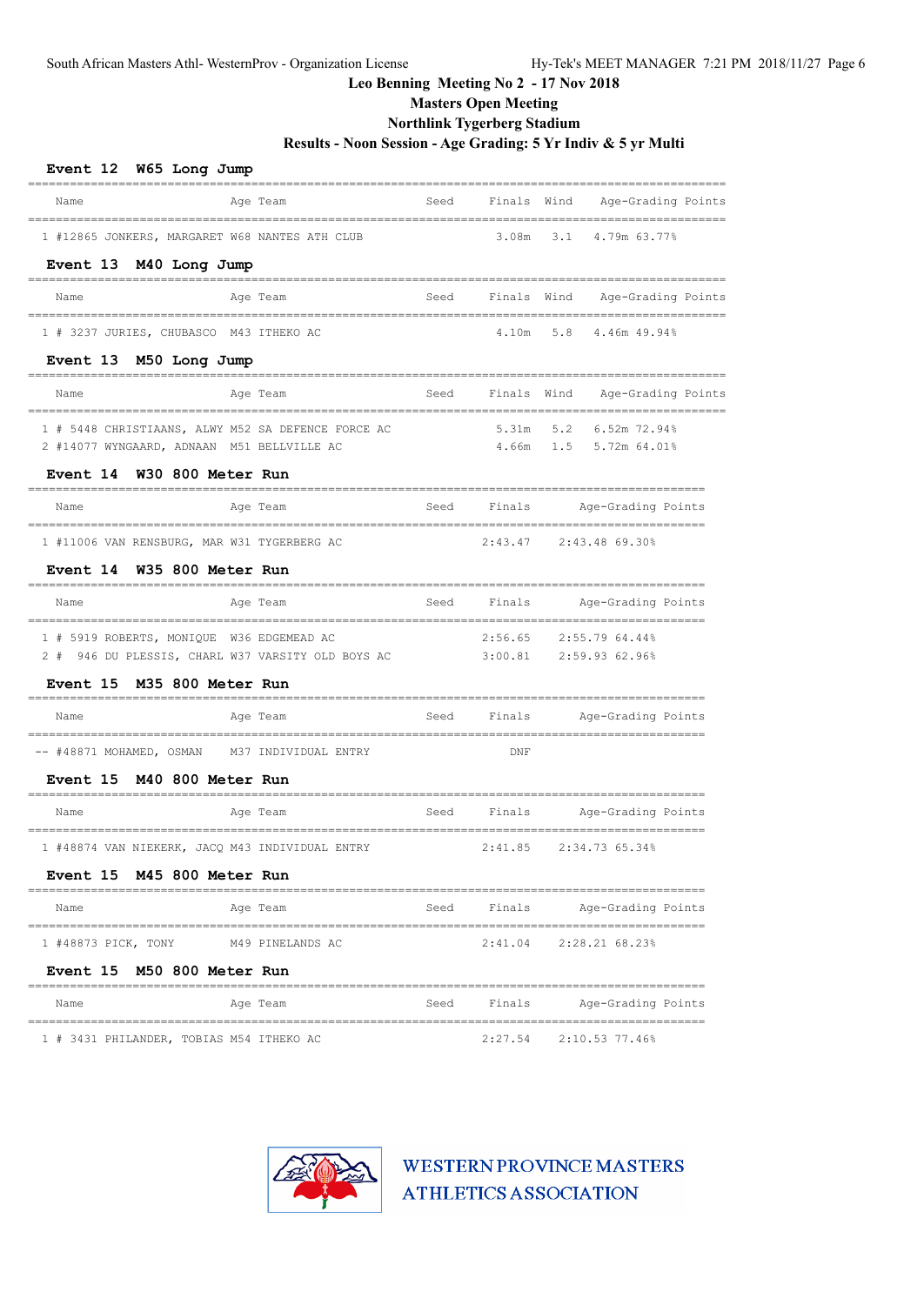South African Masters Athl- WesternProv - Organization License Hy-Tek's MEET MANAGER 7:21 PM 2018/11/27 Page 7

## **Leo Benning Meeting No 2 - 17 Nov 2018**

**Masters Open Meeting**

### **Northlink Tygerberg Stadium**

## **Results - Noon Session - Age Grading: 5 Yr Indiv & 5 yr Multi**

| Event 15 M50 800 Meter Run |                                                    |                            |
|----------------------------|----------------------------------------------------|----------------------------|
| 2 #13738 SWART, DRIES      | M53 ATHLANTIC TRIATH                               | $2:48.23$ $2:28.84$ 67.94% |
|                            | 3 # 1075 VAN DER MERWE, CL M52 VARSITY OLD BOYS AC | 2:50.47 2:30.82 67.04%     |

#### **Event 20 M35 400 Long Hurdles**

| _________________________           |      |         |                    |
|-------------------------------------|------|---------|--------------------|
| Age Team<br>Name                    | Seed | Finals  | Age-Grading Points |
| 1 # 533 VAN DER LINDE, JA M36 BOLMA |      | 1:08.77 | 6.88680.24%        |
| Event 20 M50 400 Long Hurdles       |      |         |                    |
| Name<br>Age Team                    | Seed | Finals  | Age-Grading Points |

=================================================================================================

1 #14077 WYNGAARD, ADNAAN M51 BELLVILLE AC 1:45.75 1:32.18 50.75%

### **Event 21 W30 Discus Throw**

| Name                                      | Age Team | Seed | Finals | Age-Grading Points   |
|-------------------------------------------|----------|------|--------|----------------------|
| 1 #11500 HATTINGH, OLIVE W31 BELLVILLE AC |          |      |        | 15.35m 15.35m 19.99% |

### **Event 21 W35 Discus Throw**

| Name                                               | Age Team                                        | Seed | Finals | Age-Grading Points                           |
|----------------------------------------------------|-------------------------------------------------|------|--------|----------------------------------------------|
| 1 # 8960 COMPION, MARIA<br>2 # 1298 MALLIN, EZETTE | W37 CAPE MULTI-SPORT<br>W36 VARSITY OLD BOYS AC |      |        | 22.47m 23.29m 30.34%<br>19.78m 20.50m 26.70% |

### **Event 21 W40 Discus Throw**

| Name                   | Age Team         | Seed | Finals | Age-Grading Points   |
|------------------------|------------------|------|--------|----------------------|
| 1 # 9541 KRUGER, SANET | W42 BELLVILLE AC |      |        | 28.47m 31.74m 41.33% |

#### **Event 21 W55 Discus Throw**

| Name                     | Age Team         | Seed | Finals | Age-Grading Points   |
|--------------------------|------------------|------|--------|----------------------|
| 1 #48868 SMITH, JACKIE   | W56 BOLMA        |      |        | 24.15m 34.79m 45.30% |
| 2 #11004 DRAMAT, FARIEDA | W59 TYGERBERG AC |      |        | 16.50m 23.77m 30.95% |

### **Event 21 W65 Discus Throw**

|  | Name |                          |         | Age Team         | Seed | Finals | Age-Grading Points          |
|--|------|--------------------------|---------|------------------|------|--------|-----------------------------|
|  |      | 1 # 368 ERASMUS, ZELDA   |         | W66 BOLMA        |      |        | 20.90m 37.46m 48.79%        |
|  |      | 2 # 1894 DURANDT, MARITA | W66 SWD |                  |      |        | 17.54m 31.44m 40.94%        |
|  |      | 3 # 1596 GRIESEL, RONEL  |         | W66 BOLMA        |      |        | 16.25m 29.13m 37.93%        |
|  |      | 4 #13023 DU TOIT, ALETTA |         | W67 BELLVILLE AC |      |        | $12.91m$ $23.14m$ $30.14\%$ |

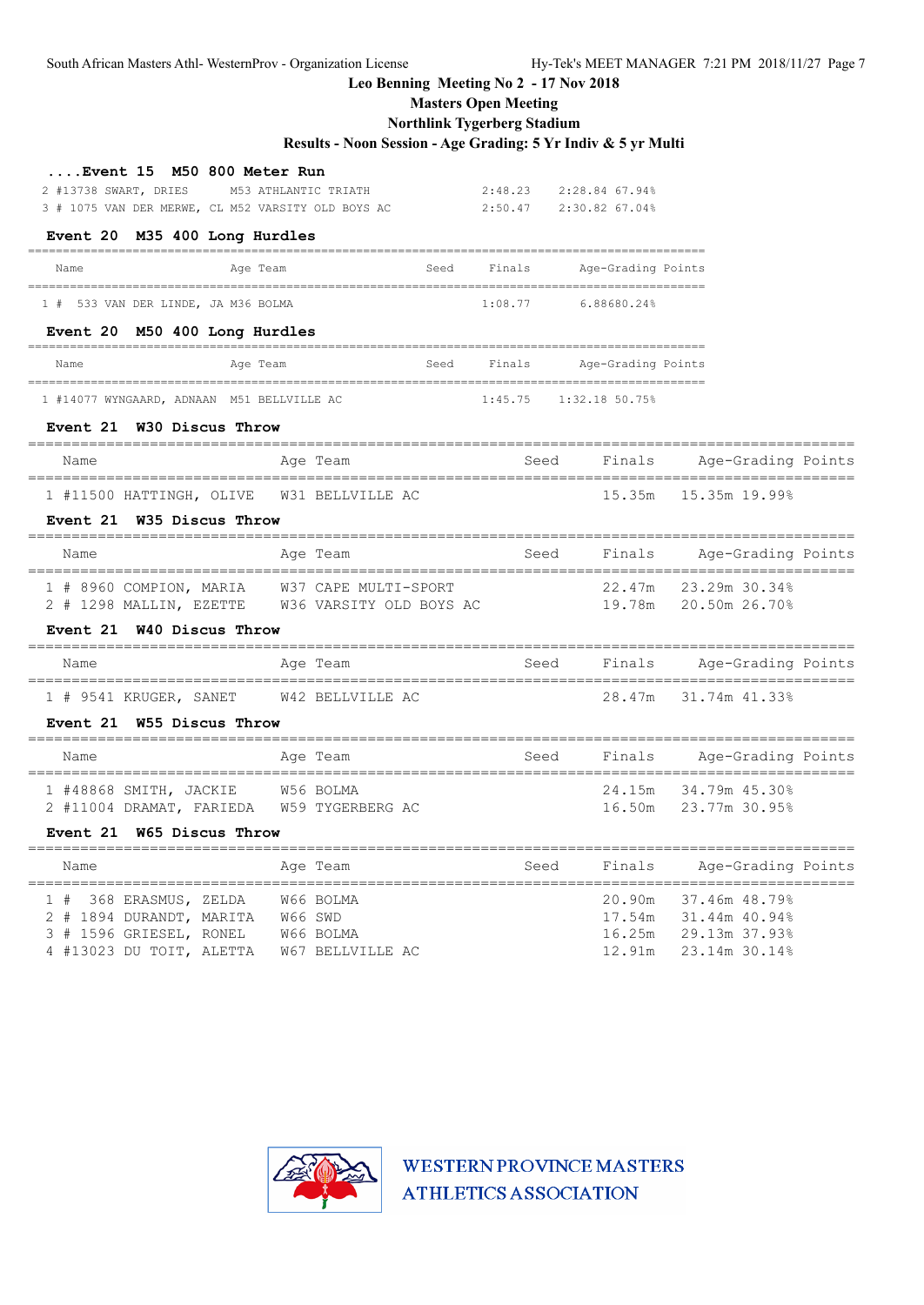**Masters Open Meeting**

## **Northlink Tygerberg Stadium**

**Results - Noon Session - Age Grading: 5 Yr Indiv & 5 yr Multi**

| Event 21 W70 Discus Throw                                                                          |                                                   |      |                  |                                                                           |  |
|----------------------------------------------------------------------------------------------------|---------------------------------------------------|------|------------------|---------------------------------------------------------------------------|--|
| Name                                                                                               | Age Team                                          | Seed | Finals           | Age-Grading Points                                                        |  |
| 1 #14000 GROBBELAAR, ELIZE W73 BELLVILLE AC<br>Event 22 M30 Discus Throw                           |                                                   |      | 13.52m           | 27.77m 36.16%                                                             |  |
| Name                                                                                               | Age Team                                          | Seed | Finals           | --------------------------------<br>Age-Grading Points                    |  |
| 1 #48867 HIBBERT, CHRISTIA M33 HELDERBERG<br>2 #10386 ISMAIL, TAWFEEQ<br>Event 22 M35 Discus Throw | M32 MR PRICE TITANS                               |      | 29.13m           | 29.13m 39.32%<br>27.74m 27.74m 37.45%                                     |  |
| Name                                                                                               | Age Team                                          | Seed |                  | Finals Age-Grading Points                                                 |  |
| 1 # 3692 WIENER, SHUKRI<br>2 #13582 LEWIES, DANIEL                                                 | M36 PINELANDS AC<br>M39 BELLVILLE AC              |      | 34.21m           | ________________________________<br>39.44m 40.00m 54.00%<br>34.69m 46.84% |  |
| Event 22 M40 Discus Throw                                                                          |                                                   |      |                  |                                                                           |  |
| Name<br>===================================                                                        | Age Team                                          | Seed |                  | Finals Age-Grading Points                                                 |  |
| 1 #48869 ISMAIL, KEYAAM M44 INDIVIDUAL ENTRY                                                       |                                                   |      | 20.31m           | 22.36m 30.20%                                                             |  |
| Event 22 M50 Discus Throw                                                                          |                                                   |      |                  |                                                                           |  |
| Name                                                                                               | Age Team                                          | Seed | Finals           | Age-Grading Points                                                        |  |
| 1 #14078 SMITH, JC                                                                                 | M51 BELLVILLE AC                                  |      |                  | 37.88m 38.70m 52.25%                                                      |  |
| Event 22 M55 Discus Throw                                                                          |                                                   |      |                  |                                                                           |  |
| Name                                                                                               | Age Team                                          | Seed | Finals           | Age-Grading Points                                                        |  |
| $1$ # 222 SMIT, JOHAN                                                                              | M58 BOLMA                                         |      | 31.68m           | 35.17m 47.48%                                                             |  |
| Event 22 M65 Discus Throw                                                                          |                                                   |      |                  |                                                                           |  |
| Name                                                                                               | Age Team                                          | Seed | Finals           | Age-Grading Points                                                        |  |
| 1 # 3686 WALE, ANTON<br>2 # 420 ERASMUS, NICK<br>3 #11002 VENTER, PEET                             | M66 PINELANDS AC<br>M68 BOLMA<br>M68 TYGERBERG AC |      | 38.87m<br>20.85m | 45.23m 61.06%<br>29.05m 33.80m 45.63%<br>24.26m 32.75%                    |  |
| Event 22 M70 Discus Throw                                                                          |                                                   |      |                  |                                                                           |  |
| Name                                                                                               | Age Team                                          | Seed | Finals           | Age-Grading Points                                                        |  |
| 1 # 1781 HOUGH, NORMAN                                                                             | M71 BOLMA                                         |      | 35.79m           | 45.74m 61.75%                                                             |  |

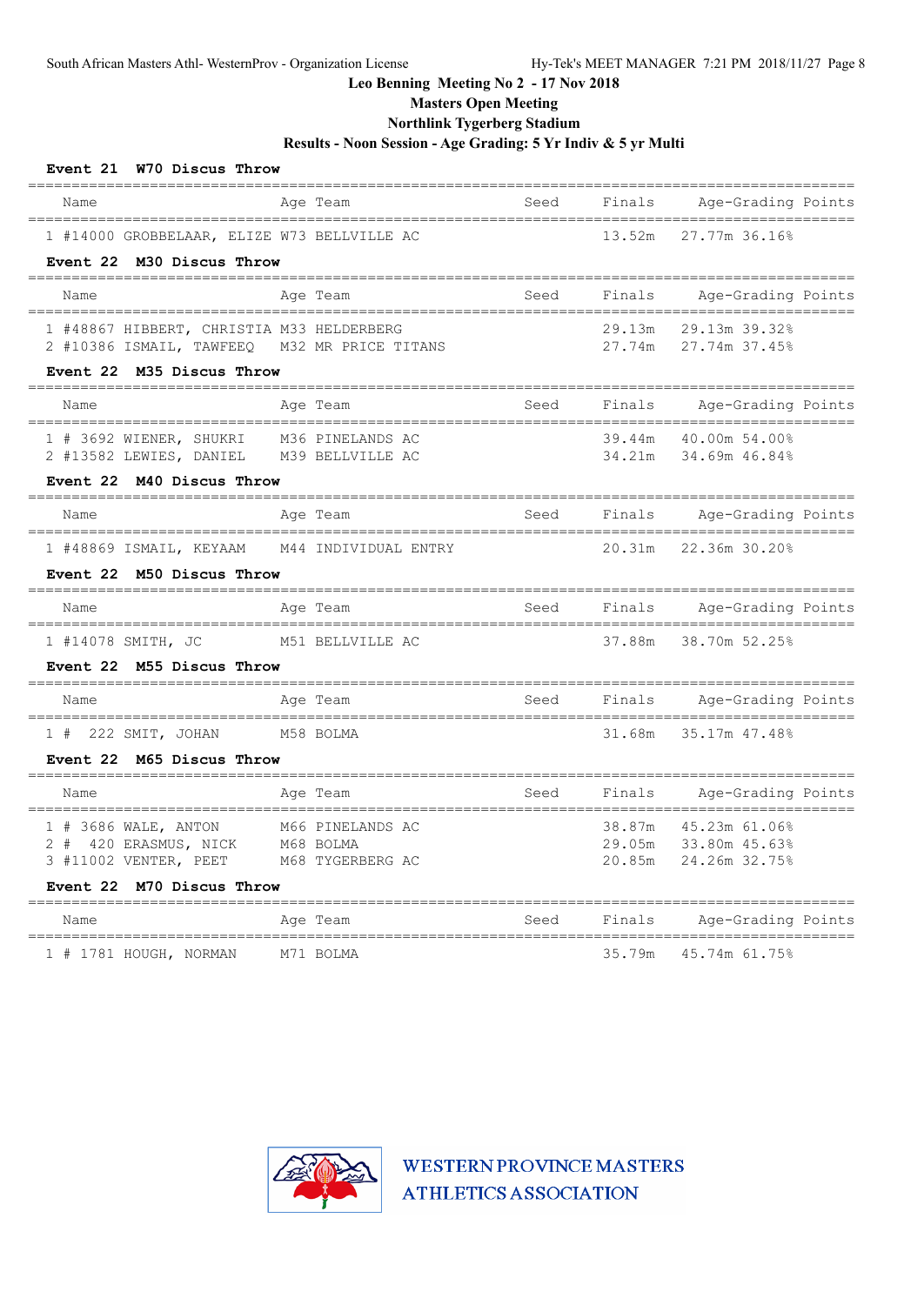**Masters Open Meeting**

## **Northlink Tygerberg Stadium**

**Results - Noon Session - Age Grading: 5 Yr Indiv & 5 yr Multi**

| Event 22 M75 Discus Throw                                                             |                                                   |      |             |      |                                                  |                                                    |  |
|---------------------------------------------------------------------------------------|---------------------------------------------------|------|-------------|------|--------------------------------------------------|----------------------------------------------------|--|
| Name                                                                                  | Aqe Team                                          |      |             | Seed |                                                  | ,,,,,,,,,,,,,,,,,,,,,<br>Finals Age-Grading Points |  |
| 1 # 3780 JOHNSTON, STEVE M79 PINELANDS AC                                             |                                                   |      |             |      |                                                  | 25.60m 36.68m 49.53%                               |  |
| Event 22 M80 Discus Throw                                                             |                                                   |      |             |      |                                                  |                                                    |  |
| Name                                                                                  | Aqe Team                                          |      |             |      |                                                  | Seed Finals Age-Grading Points                     |  |
| 1 # 1777 MULLER, JOHN M81 BOLMA                                                       |                                                   |      |             |      |                                                  | 25.66m 42.18m 56.95%                               |  |
| Event 22 M90 Discus Throw                                                             |                                                   |      |             |      |                                                  |                                                    |  |
| Name                                                                                  | Aqe Team                                          |      |             |      |                                                  | Seed Finals Age-Grading Points                     |  |
| 1 # 3728 STANNIUS, BORG M90 PINELANDS AC                                              |                                                   |      |             |      |                                                  | 18.16m 44.31m 59.82%                               |  |
| Event 23 W30 100 Meter Dash 100m WOMAN                                                |                                                   |      |             |      |                                                  |                                                    |  |
| Name                                                                                  | Age Team                                          |      |             |      | Seed Finals Wind Age-Grading Points              |                                                    |  |
| 1 # 9151 WALTERS, MARIKE W31 CAPE PEN UNIVERS 13.11 6.6 13.12 80.02%                  |                                                   |      |             |      |                                                  |                                                    |  |
| Event 23 W35 100 Meter Dash 100m WOMAN                                                |                                                   |      |             |      |                                                  |                                                    |  |
| Name                                                                                  | Age Team                                          |      |             |      | Seed Finals Wind Age-Grading Points              |                                                    |  |
| 1 # 9551 KOTZE, RETHA W39 BELLVILLE AC                                                |                                                   |      |             |      | 13.93 6.6 13.80 76.09%<br>16.96 6.6 16.80 62.50% |                                                    |  |
| 2 #12475 MOHAMED, FATIMA W37 HEWAT ATH CLUB<br>Event 23 W45 100 Meter Dash 100m WOMAN |                                                   |      |             |      |                                                  |                                                    |  |
| Name                                                                                  | Age Team                                          |      |             |      | Seed Finals Wind Age-Grading Points              |                                                    |  |
|                                                                                       |                                                   |      |             |      |                                                  |                                                    |  |
| 1 # 9548 FIGLAND, BEVERLEY W48 BELLVILLE AC                                           |                                                   |      |             |      | 13.96 6.6 12.84 81.73%<br>14.00 6.6 12.88 81.50% |                                                    |  |
| 2 # 9157 VAN VUUREN, SUE W48 CAPE PEN UNIVERS                                         |                                                   |      |             |      |                                                  |                                                    |  |
| Event 23 W60 100 Meter Dash 100m WOMAN<br>Name                                        | Age Team                                          |      |             |      | Seed Finals Wind Age-Grading Points              |                                                    |  |
|                                                                                       |                                                   |      |             |      |                                                  |                                                    |  |
| 1 # 1360 RIVIERA, JOY W64 SPARTAN HARRIERS AC                                         |                                                   |      |             |      | 19.17 6.6 15.61 67.24%                           |                                                    |  |
| Event 23 W65 100 Meter Dash 100m WOMAN                                                |                                                   |      |             |      |                                                  |                                                    |  |
| Name<br>================================                                              | Age Team<br>===================================== | Seed | Finals Wind |      |                                                  | Age-Grading Points                                 |  |
| 1 #12865 JONKERS, MARGARET W68 NANTES ATH CLUB                                        |                                                   |      | 17.30       | 6.6  | 13.48 77.86%                                     |                                                    |  |
| Event 24 M35 100 Meter Dash 100m MEN                                                  |                                                   |      |             |      |                                                  |                                                    |  |
| Name                                                                                  | Age Team                                          | Seed | Finals Wind |      |                                                  | Age-Grading H# Points                              |  |
| 1 #48871 MOHAMED, OSMAN                                                               | M37 INDIVIDUAL ENTRY                              |      | 14.43       | 1.5  | 14.25 68.75% 3                                   |                                                    |  |